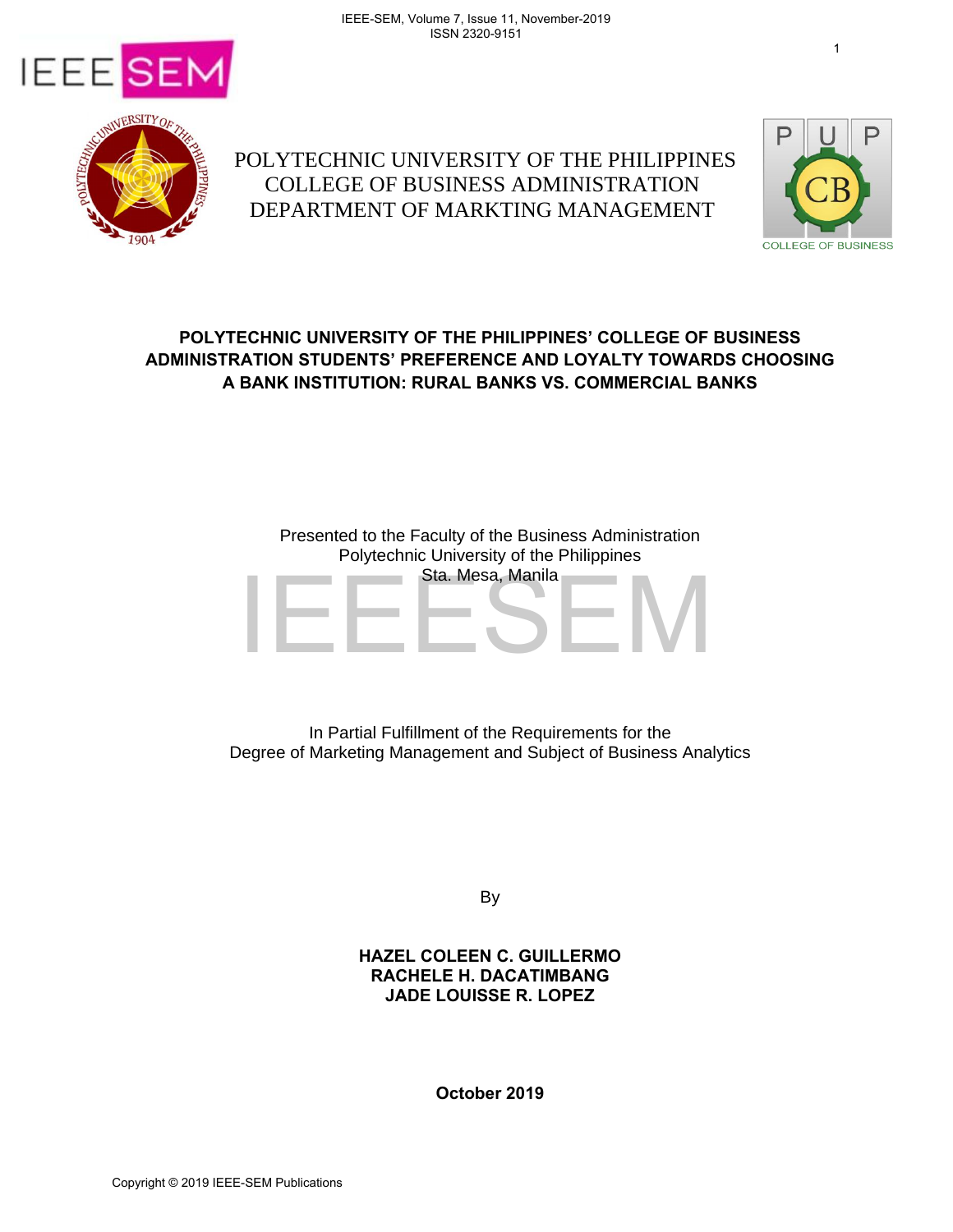### **I. ABSTRACT**

The study is about identifying the preference and loyalty of college students in Polytechnic University in the Philippines under the College of Business Administration in banking institutions such as rural and commercial banks. Preference is a "big thing" at this point of our lives since we are now on the reality. You got to decide about different things which you are responsible with – whether it may result to positive or negative, consequences should be faced and accepted. Choosing between things is always based on your preference. As a college student, especially when you are renting an apartment or a place to stay near your school, the hardest thing to do is allocating your allowance, thinking and deciding where your allowance should be spent. The methods used in the study is by randomly choosing and distributing questionnaires in the College of Business Administration department of Polytechnic University of the Philippines, using the Cochran formula in getting the sample size. Based on the questionnaires and date data gathered the results showed that most of the respondents prefers or show their loyalty to commercial banking garnering 119% of respondent's answers. In conclusion commercial banks in the Philippines have higher population compared to rural banks, the respondents said that commercial banks has the ability to put up advertising campaigns and is usually seen by the public mass more often, so people show their loyalty to commercial banks as shown by the results. They also said that they are satisfied with the services and feature commercial banks have.

### **II. INTRODUCTION**

Preference is a big thing at this point of our lives since we are now on the reality. You got to decide about different things which you are responsible with – whether it may result to positive or negative, consequences should be faced and accepted. Throughout the research, we will be encountering three particular problems that will be solved and proven through empirical evidences.

Choosing between things is always based on your preference. As a college student, especially when you are renting an apartment or a place to stay near your school, the hardest thing to do is allocating your allowance, thinking and deciding where your allowance should be spent. Regarding this, we can't deny the possibility that some of these students slowly turned into a binge buyer and is having a hard time saving money aside from the fact that they're also taking academic related expenses into consideration. Since college students are now in a legal age, money saving through banks is a great recommendation. Through banks, they will not just be saving money but they will also gain interest from it which is a great deal. This is just one of the many things that the college students can get and benefit from banking but there is an underlying question, "What's the preference of a specific student on choosing what banking institution should he/she trust?" and from the banking institutions' perspective, "How do we maintain our client's loyalty to us?" Regarding this, customer Loyalty is one of the main factors why a specific business is still on the market and is continuously gaining profit and is one of the main factor that should be considered especially in high competitive industries especially in banking. Customer loyalty is the result of consistently positive emotional experience, physical attribute-based satisfaction and perceived value of an experience, which includes the product or services. Loyal customers are one of the keys to a business' success. According to Ranade (2012), II. INTRODUCTION<br>
Preference is a big thing at this point of our lives since we are now of<br>
gotto decide about different things which you are responsible with - where<br>
positive or negative, consequences should be faced and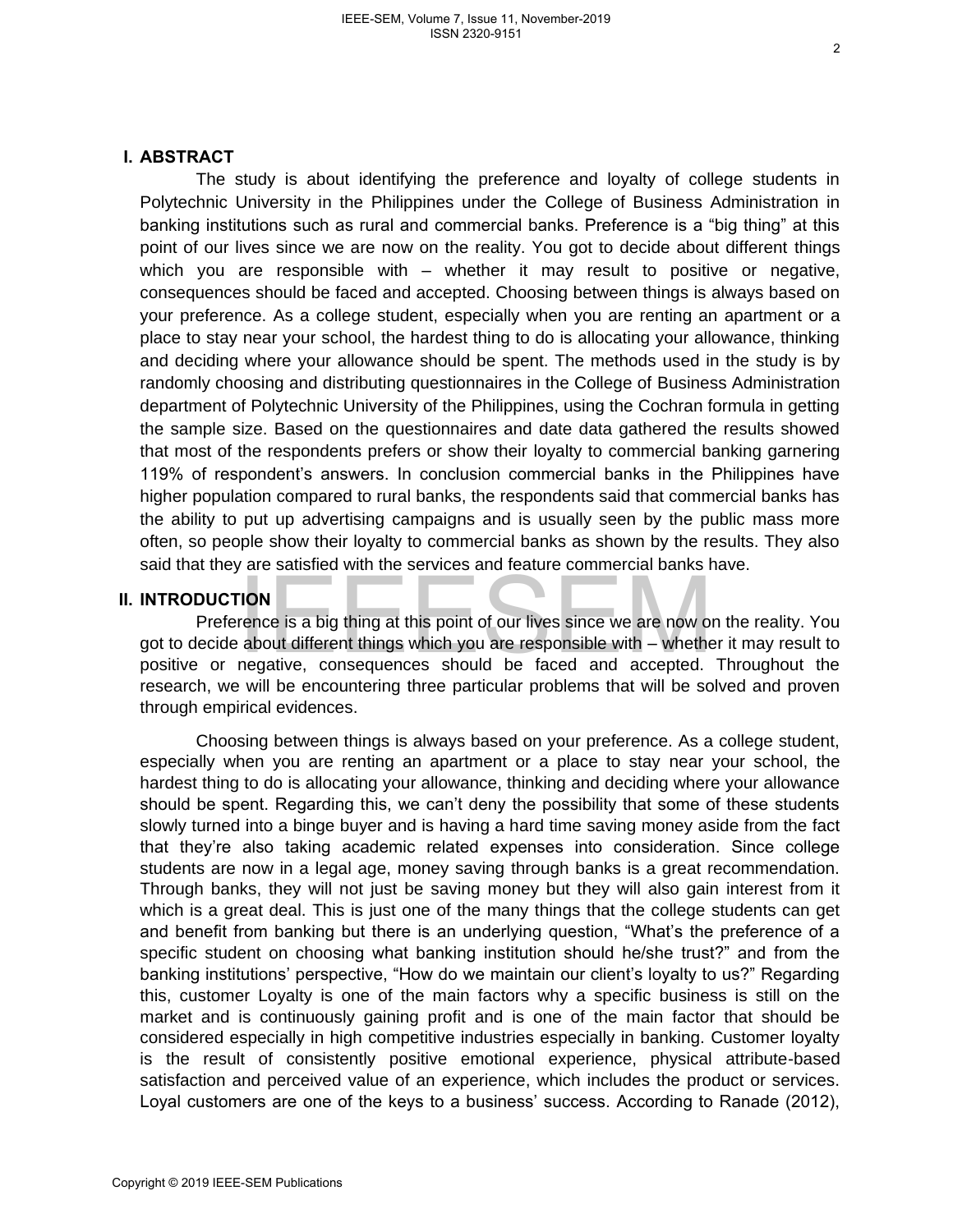"Loyal customers believe the products and services purchased from their supplier are superior to those of the competition. Frequently, they are customers who view their interactions as more than simply transactional. They believe there is a relationship that is bigger than just the products or services they buy. Measuring loyalty means measuring the strength of this relationship between buyer and seller, between the organization and its customer." In addition, these loyal customers themselves are not just one of the main factor of sales increase. These loyal customers also serve as the word-of-mouth dealer of a business because they recommend their specific bank institution to their colleagues which is a plus factor for a business since it will generate more customers and eventually gain more income. In line with that, going further to this research will let you know why customers do or clients chose to be loyal to their bank reference and what are the things or factors that made them one of the loyal customers of that bank.

Going through, this research will tackle the factors that affects the preferences of the College of Business Administration students of Polytechnic University of the Philippines in choosing a bank institution and how highly their prerequisites affects their choices. Moreover, this research will also identify the relevance of this study to the said students.

To know the reason and solution for the aforementioned problems, the researchers will gather and combine previous researches regarding the problems. The researchers will gather data through questionnaire surveys that consists of different aspect on customer's preference on choosing a specific type of bank. Furthermore, this research aims to gain knowledge on what's the basis of a client on choosing what type of bank he/she would trust for his/her banking transactions.

### **III. LITERATURE REVIEW**

This journal focuses on the set of students and this does not show the results as general. The distribution of questionnaires is restricted to students coming from the College of Business Administration of Polytechnic University of the Philippines, wherein the results may vary if it is conducted in other parts of the Philippines and other universities and colleges.

This journal focuses on the perception or the preference and loyalty of students from College of Business Administration, Polytechnic University of the Philippines in choosing a Bank Institution.

Bank is a financial institution licensed to receive deposits and make loans. Banks may also provide financial services, such as wealth management, currency exchange, and safe deposit boxes (Barone, 2019). Banks are institutions that is divided into two major types; the commercial bank and rural banks. Commercial banks make money by offering and presuming loans and gaining or earning interest income from these loans. In addition, Commercial banks make money by providing loans and earning interest income from those loans. The types of loans a commercial bank can issue vary and may include mortgages, auto loans, business loans, and personal loans while rural banks is simply defined as a banking service that serves smaller, rural communities (Kagan, 2019). They tend to be Noting the water are beast of cluential choosing wilat type of bank left<br>for his/her banking transactions.<br>This journal focuses on the set of students and this does not sho<br>general. The distribution of questionalizer is r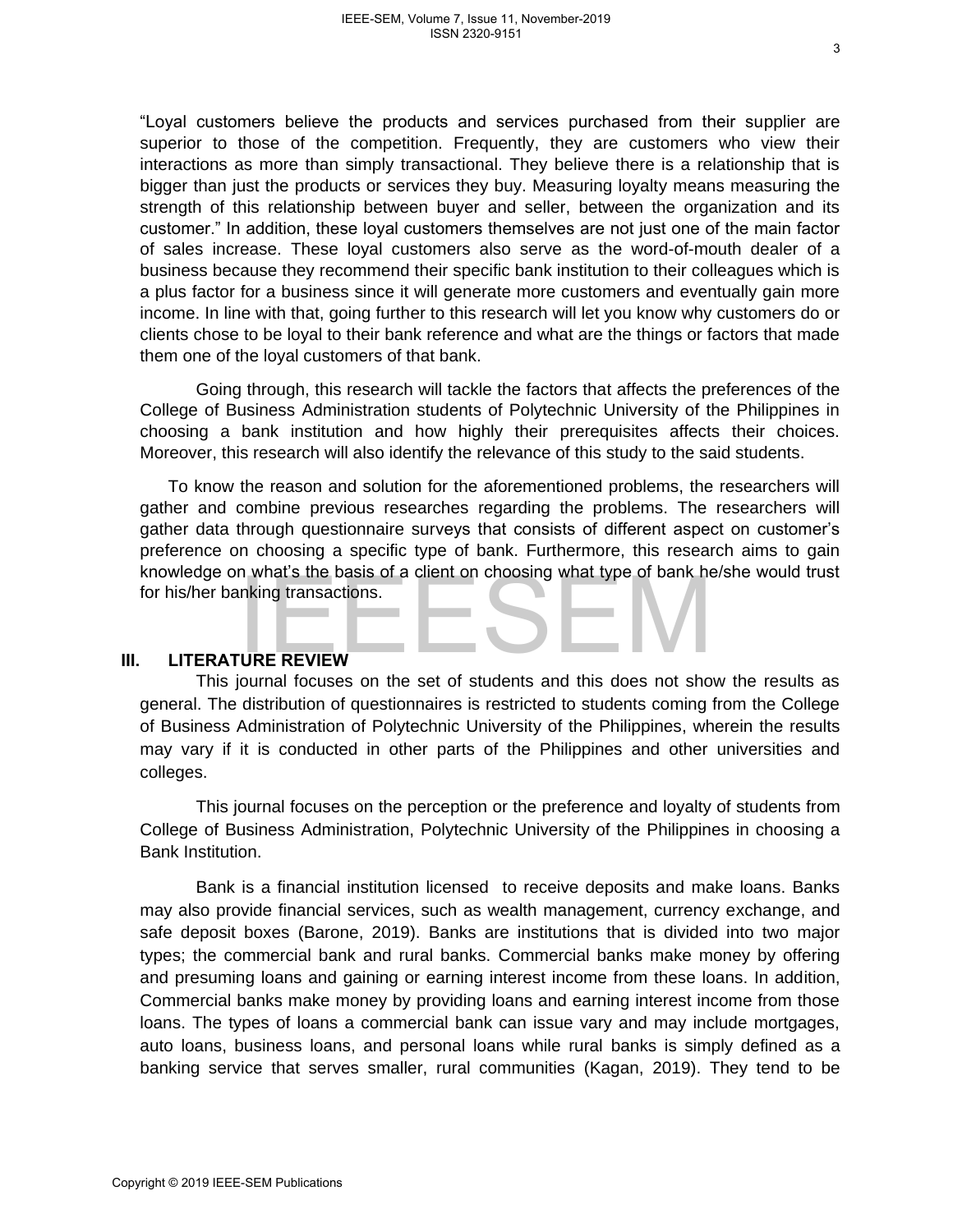deeply embedded in the communities they serve. In other words commercials banks are mostly found in the cities and rural banks are mostly found in the provinces.

"Customer's Satisfaction is defined as a measurement that determines how happy customers are with a company's products, services, and capabalities." (Asq.org, 2019) Attempting to provide all things to everybody is difficult, if unworkable in a dynamic and competitive market place. Many financial institutions are selecting a few key target markets and concentrating on trying to serve them better than their competitors. Generally speaking, customers and business banks have three main targeting choices (Zineldin, 1996). Customer satisfaction information, including surveys and ratings, can help a company determine how to best improve or changes its products and services. Satisfying the customer would be of great help in establishing and creating a name for the customers because in this way it would create brand loyalty and preference from the customers.

Service Quality is the area of study that has developed to define and describe how services can be delivered in such a manner as to satisfy the recipient (American Marketing Association, 2012) (Handbook of Research on Transnational Higher Education (2 Volumes)).For a customer to fully show his or her loyalty in a bank institution it should have a good service quality to meet its perception.

The main conclusion of our journal based on the results we have gathered a lot of people chose commercial banking because of how the institution advertise its bank, their loyalty is already there in the said banks, and some said that they are more capable in securing the customers privacy.

### **IV. METHODS AND MATERIALS**

### **a. Sample and Data Collection**

The purpose of this study is to identify the effect of service quality, bank image, and level of satisfaction on the views of the customers for choosing their bank institution. The researchers created a questionnaire that has all the important questions that they think they should ask to the respondents in order for them to successfully view and assess customer ideals for their bank and the data collected will be tested upon further statistical treatments. The research's target population were students of The Polytechnic University of the Philippines College of Business Administration, they randomized them by using Cochran formula for getting the sample size. The researchers randomly chose 101 students from Human Resources department, 102 from Marketing Management department, 78 from Office Administration department, and 56 from Entrepreneurship department and they came up with 337 respondents. Copyright® 2019 IEEE-SEM Publications Inc. where the Said Banks, and some said that they are securing the customers privacy.<br>
IN. METHODS AND MATERIALS<br>
a. Sample and Data Collection<br>
The purpose of this study is to ident

### **b. Demographic Detail of the Respondents**

The total sample size was 337, out of these, the percentage of male respondents was 44.5% and the female was 55.5%., with a majority of less than 30 years old age bracket, mostly were single and all of them studying for a Bachelor's Degree in Business Administration.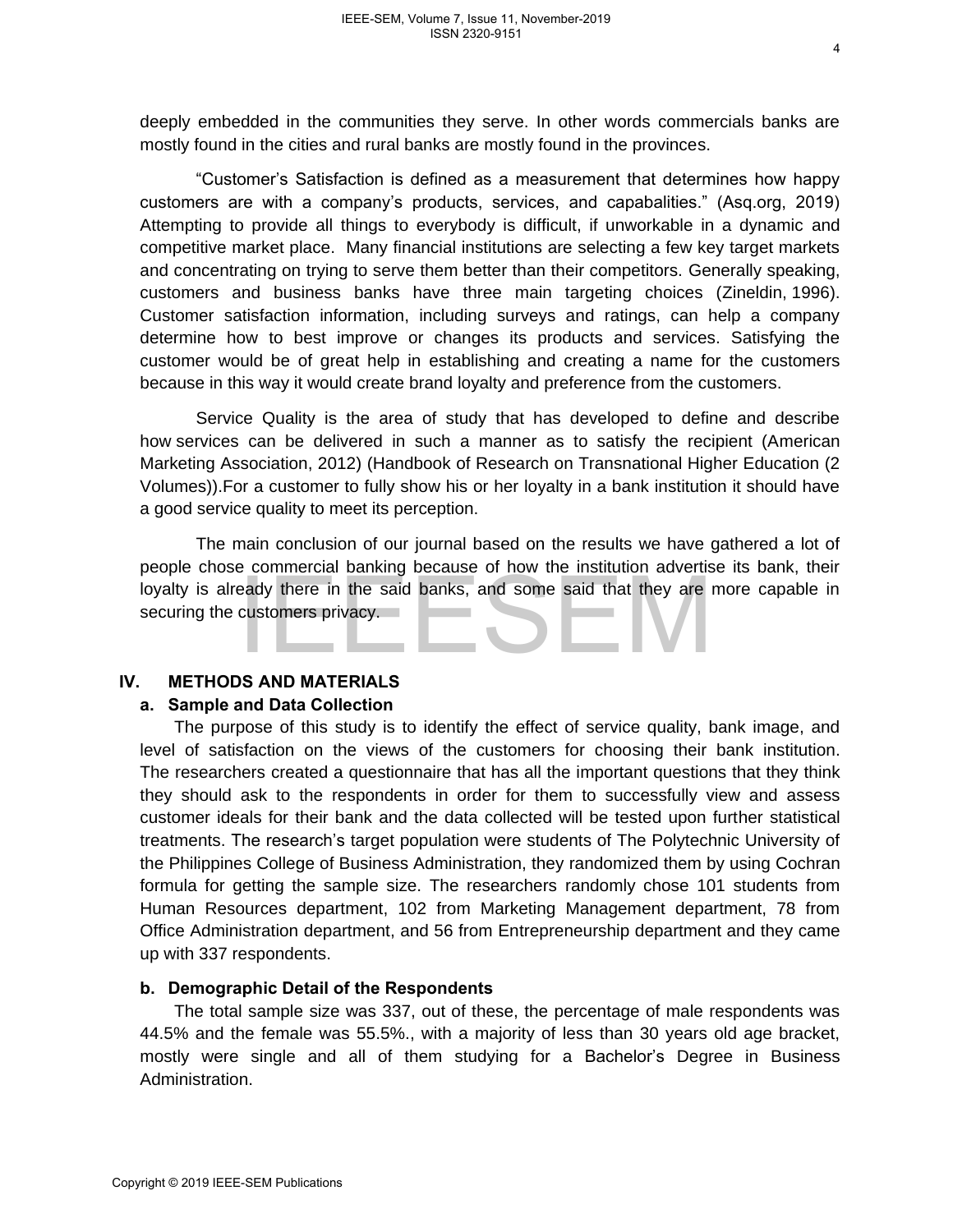The researchers designated sections from our questionnaire to identify whether the respondent uses rural bank or commercial bank. The percentage of respondents who were in a rural bank is 117% and commercial bank 119%.

### **c. Variables of Measurement**

The questionnaire consists of 5 sections and an additional part for the demographics. We use a 1-5-point scale, 5 for strongly disagree and 1 for strongly agree. The first four sections discuss about the features and services of the bank, brand image of the bank how it affects the respondents'' choices, their experience, and respondents' loyalty towards their bank institution. The last section contains the rural and commercial bank preferences. All in all, the questionnaire contains 35 items and an additional 6 questions for the demographics.

### **d. Control Variables**

The control variables consist of the first four sections of the questionnaire, wherein this would be the dependent variable and the bank type would be the independent variable. For the reliability of the data, we will use ANOVA wherein F is less than or equal to 0.5 and P-Value is less than or equal to 0.05.

| <b>Commercial Bank</b>       |                | <b>Rural Bank</b>            |               |
|------------------------------|----------------|------------------------------|---------------|
| SUMMARY OUTPUT               |                | SUMMARY OUTPUT               |               |
| <b>Regression Statistics</b> |                | <b>Regression Statistics</b> |               |
| Multiple R                   | 0.446421162    | <b>Multiple R</b>            | 0.343356528   |
| R Square                     | 0.199291854    | R Square                     | 0.117893706   |
| <b>Adjusted R Square</b>     | $-0.601416292$ | <b>Adjusted R Square</b>     | $-0.76421259$ |
| <b>Standard Error</b>        | 0.187584791    | <b>Standard Error</b>        | 0.238959186   |
| Observations                 |                | Observations                 | з             |

# **V. RESULTS AND DISCUSSION**

To be able to get the relationship and relevance of the dependent variable which arethe features and the services of the bank, brand image and reputation, service experience, and customer loyalty to the bank institution, to the independent variable which is the bank type. The researchers, get the total mean of each sections of the questionnaire first that discusses about each dependent variable and run it separately with the mean total of each bank type.To measure and test the reliability and significance of F and P-values, we used ANOVA. The reliability and significance of the data for the commercial bank passed wherein F=0.2488945 , which is lower than 0.5, and P-Value=0.027135279, 0.0135 that comes out lower than  $0.05$ . For the rural bank,  $F=0.133650226$  and P-value=  $0.034988881$ , 0.075896 To measure the relevance and relationship of y (dependent variable) to  $x$ (independent variable), the researchers used regression analysis. Commercial Bank<br>
SUMMARY OUTPUT<br>
Regression Statistics<br>
Multiple R<br>
Multiple R<br>
Square<br>
20199291854<br>
R Square<br>
20199291854<br>
R Square<br>
20199291854<br>
R Square<br>
20199291854<br>
R Square<br>
20199291854<br>
R Square<br>
20199291854<br>
R Squ

As you can see, the data shown is observable and it shows that both X and Y variables were directly affected by each other The features and service of the bank, brand image and reputation, service experience, and customer's loyalty to the bank institution responds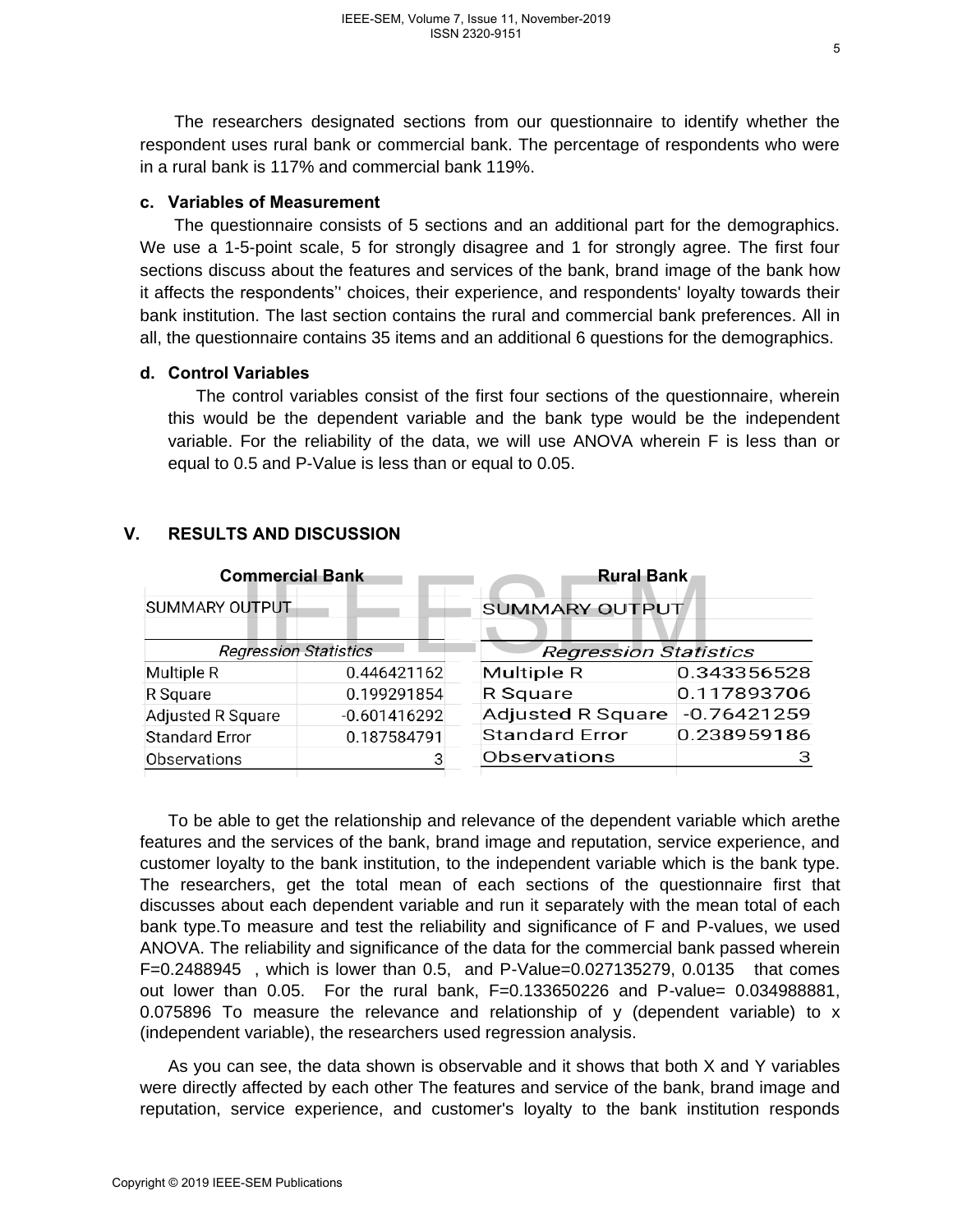directly to the customer's loyalty and preference of the bank institution. R square is both on the 0.1 or greater value which indicates the dependence of each variable to each other.

### **VI. CONCLUSION**

The students of Polytechnic University of the Philippines, College of Business Administration, prefer tojoin in a commercial bank institution because of the following reasons that came up after the conducting of survey and getting the results from it. First, commercial bank institutions in the Philippines has higher population compared to rural banks. Second, commercial banks has higher amount of funding for upgrading their system for security and services offered by the bank, which in the survey that we have conducted, almost 60% of the respondents that is in a commercial bank institution was satisfied with the features and service of the bank. Commercial banks also has the ability to put up advertising campaigns and is usually seen by the public mass more often, so their brand image is highly recognized by the people. In line with this, is what Zineldinin the year 1996 has said, customer service is one of the things that makes the customer trust their brands in this case commercials banks has shown a better customer service because the customers showed their loyalty towards these banks and prefers to use it even more, rather than using rural banks.

# EEESEM<br>EEESEM<br>Copyright © 2019 IEEE-SEM Publications